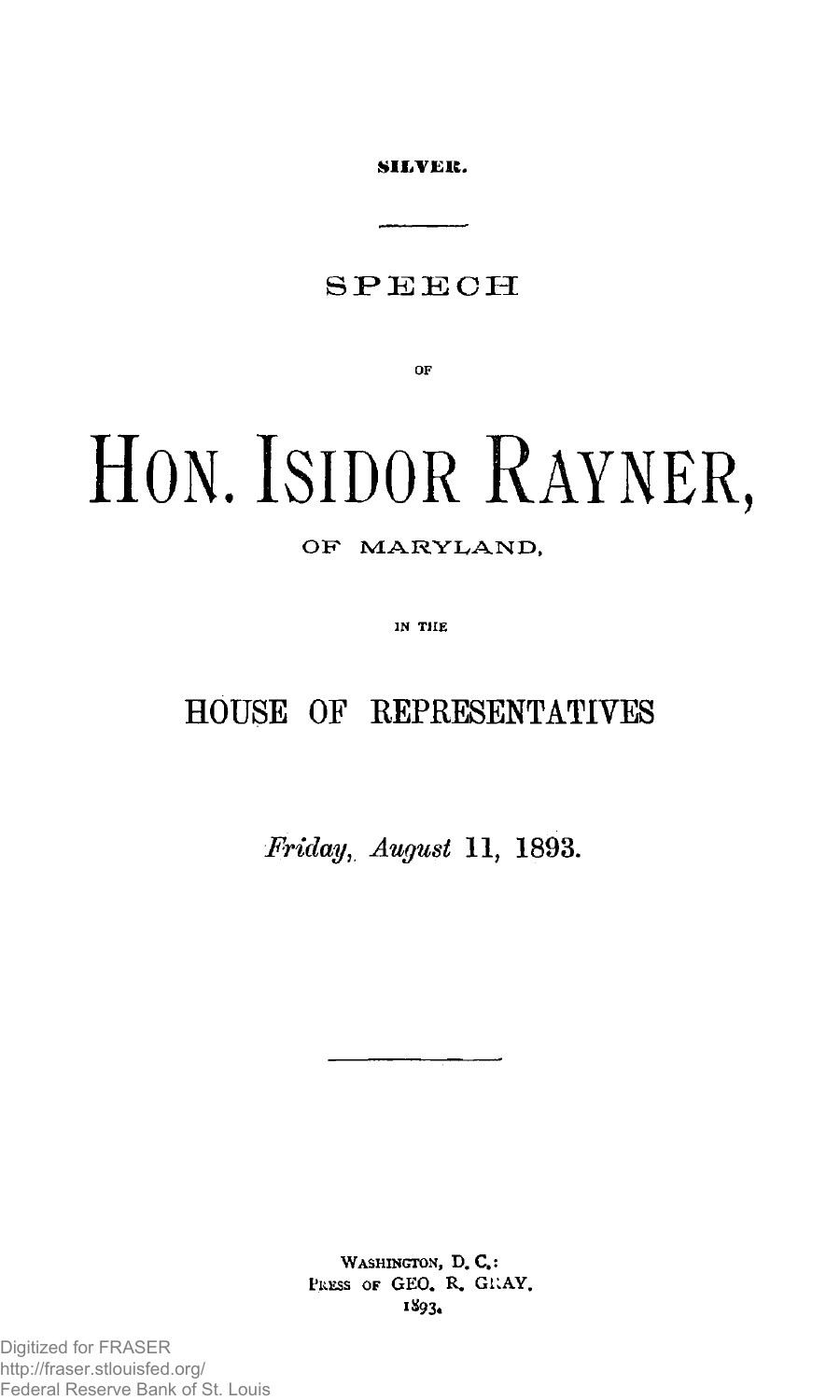#### **SPEECH OF**

# HON. ISIDOR RAYNER

#### OF MARYLAND,

#### IN THE HOUSE OF REPRESENTATIVES.

#### *Friday, August* **11, 1893.**

The House having under consideration the bill (H. R. I) to repeal a part of an act, approved July 14, 1890, entitled "An act directing the purchase of silver bullion and the<br>issue of Treasury notes thereon, and for other purposes"—

Mr. RAYNER said:

Mr. SPEAKER, while I have been given forty minutes upon this question, I shall not consume over half of that time. I have but a few remarks that I desire to address to this House, as so much has been said upon this subject, and I believe that most of us have made up our minds upon the issue.

In fact, from my own standpoint, I can add very little by way of supplement to the views contained in the President's message. I believe there is an unanimity of sentiment in this House in favor of the repeal of the purchasing clause of the Sherman act. The difference of opinion arises upon the manner in which that repeal should be effected.

Now, with great regard and due respect for the views of those who differ from me, I desire to state my own position, and my own position alone, very frankly upon this subject.

I am in favor of an unqualified repeal of the purchasing clause of the Sherman act, without any conditions or provisos whatever. I am not in favor of purchasing another ounce of silver, or of coining another dollar of it, either at the present ratio or at any other ratio that we can practically determine upon. In saying this, I desire to add that I have no hostility whatever to the use of silver upon a proper basis as a circulating medium j but with all the careful consideration I have been able to devote to this subject, I am convinced beyond all doubt or question that its recognition by coinage, except upon international agreement, is a financial undertaking utterly impossible of accomplishment except at the risk of ruin and disaster.

The proposition that I have had occasion to maintain in this House before, and that I again assert with all the emphasis I can, is, that in my judgment the present ratio is unjust and arbitrary, rendered so by conditions that did not exist at the time of the demonitization of silver, in  $1873$ ; and that it lies not within the power of this Government, strong as it is, to corner the silver product of the mines to keep up the price upon a constantly declining market, to impress upon it a fictitious value, and by legislative decree compel the people to take it at a price in utter disproportion to the figure that it bears in every commercial center of the world.

• The universal experience of history, the action of every sound and solvent government, teach us that if we continue in this mad attempt to equalize that which is unequal, to appreciate a metal that is continually depreciating, to fix a standard for a coin that for over twenty years has never had a fixed value, but has fluctuated with every new acquisition from a premium in  $1873$ to a decline at this hour of almost one-half of its coinage value—if this desperate system of finance, with nothing to justify it, with almost the whole intelligence of the country arrayed against it, with nothing in its track except disaster and ruin, is to prevail, then, in my opinion, until the day of a better judgment shall come, we might as well retreat from the lofty position we have occupied in the confidence of mankind, and, descending, lock hands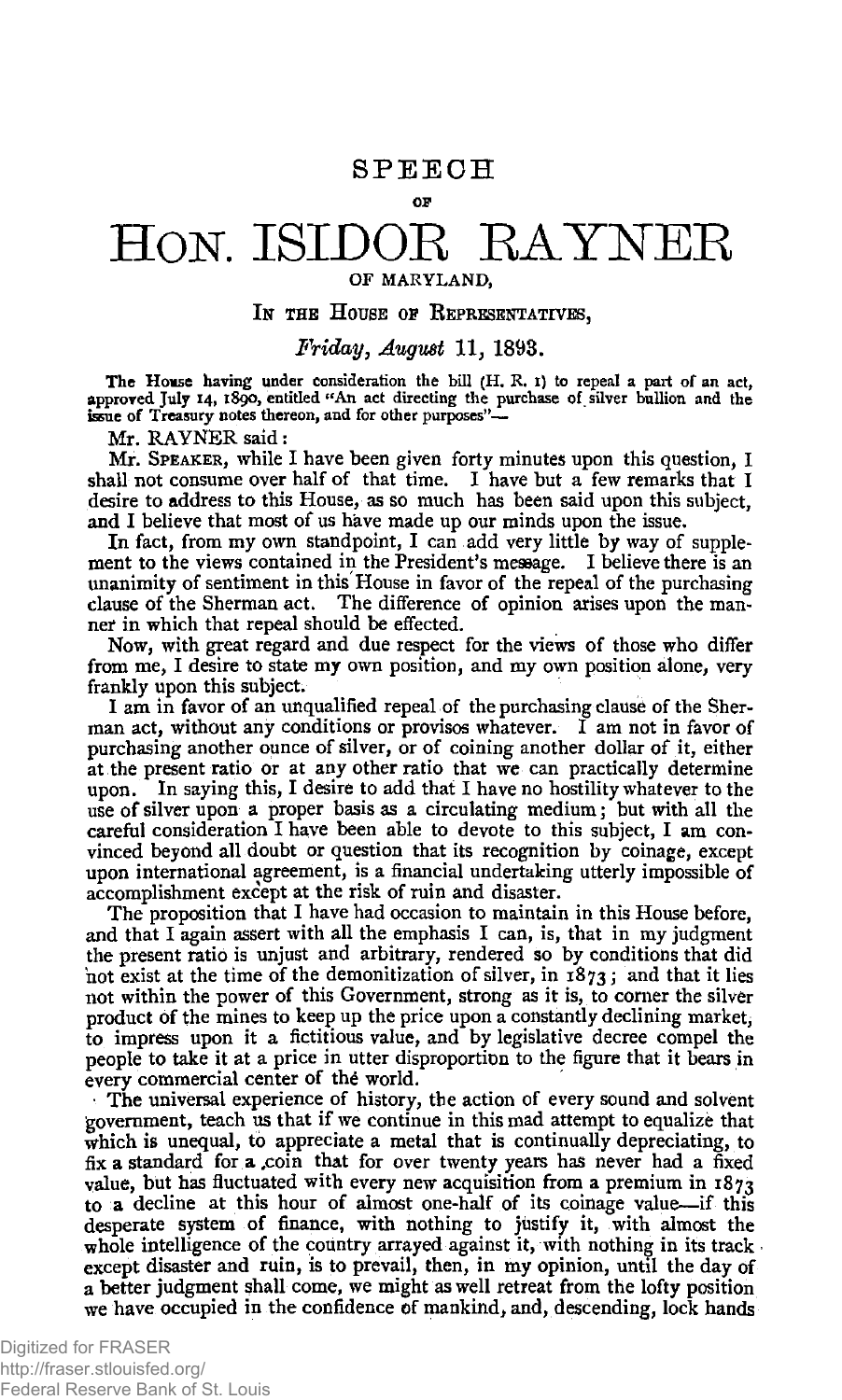with all the bankrupt governments of the earth that believe in the manufacture of wealth at government mints, in cheap money, in broken contracts, and in repudiated debts, and so believing have by reason of their faith been excommunicated as heretics from the roll of civilized communities and banished from the field of honor.

I am aware of the fact that many of my colleagues, for whose opinions I entertain the greatest respect, assert, and it has been freely charged, that the decline in the price of silver has been caused by its demonetization at the American mints and by what is constantly called a "conspiracy" to destroy it as a circulating medium among the governments of Europe. I deny this proposition, and the statistics will not sustain it. It may be true that the free coinage of silver at the mints would tend for a time to keep up the fictitious standard of the coin, but the value of the bullion would always be controlled by the market price, it would fluctuate like every other commodity, it would be governed by the laws of supply and demand, and eventually, according to every principle of reason, according to every cardinal and accepted axiom of political economy, the coinage price would become the bullion price; the unit of value would be the market value; the money basis would be the basis of the cheaper metal; the dearer metal would leave the avenues of trade; inflation would give way to panic; private obligations would be nullified; public obligations would be discredited, and the honor of the nation would be impaired.

It is claimed that what we require in this country is a system of bimetallism—that is to say, the free use of both gold and silver at the Government mints. But, Mr. Speaker, we will never have this until the commercial nations of the earth agree upon a proper ratio, and just so long as the Sherman act remains upon the statute book so long is an international ratio a financial impossibility. So long as we purchase silver and part with gold, so long will monetary conferences result in failure. When we cease purchasing silver and proclaim to the world that the gold dollar is the standard and the unit of American value, then we can bring our rivals to terms,,because, in my opinion, there is not a sufficient amount of gold in existence to supply the demands of commerce and the necessities of the world's circulation. [Applause.]

So long as the Treasury Department continues to act as a pawnbroker's shop for the benefit of the Colorado and Nevada mines, so long will Great Britain and Germany refuse to appreciate the collateral security that we hold in our vaults; but when a silver certificate can be redeemed at par and a silver dollar is intrinsically worth the inscription that it bears, then we can proudly and defiantly meet them upon the field of finance without the slightest sacrifice of the stability of our currency or the slightest surrender of our honor as a nation. ^ [Applause.]

Let us look for one moment at our experience in attempting to keep up the price of silver. What is the truth? Why, that silver, instead of rising, is lower to-day than it has ever been, and instead of the silver dollar being upon a parity with gold, the disparity between them is greater than it has ever been in the history of the world. Not only this, but the Government has lost nearly \$40,000,000 in its efforts to "corner" a declining market, and the Treasury to-day would not dare to risk the sale of its bullion silver.

Not this alone, but with all our persistent efforts to force silver into circulation, the people have stubbornly refused to take it, so that to-day the overwhelming proportion of it is hidden in Government vaults. I believe that if the people appreciated the actual condition of the Treasury; and that there was not enough gold in the Treasury to redeem the smallest fraction of our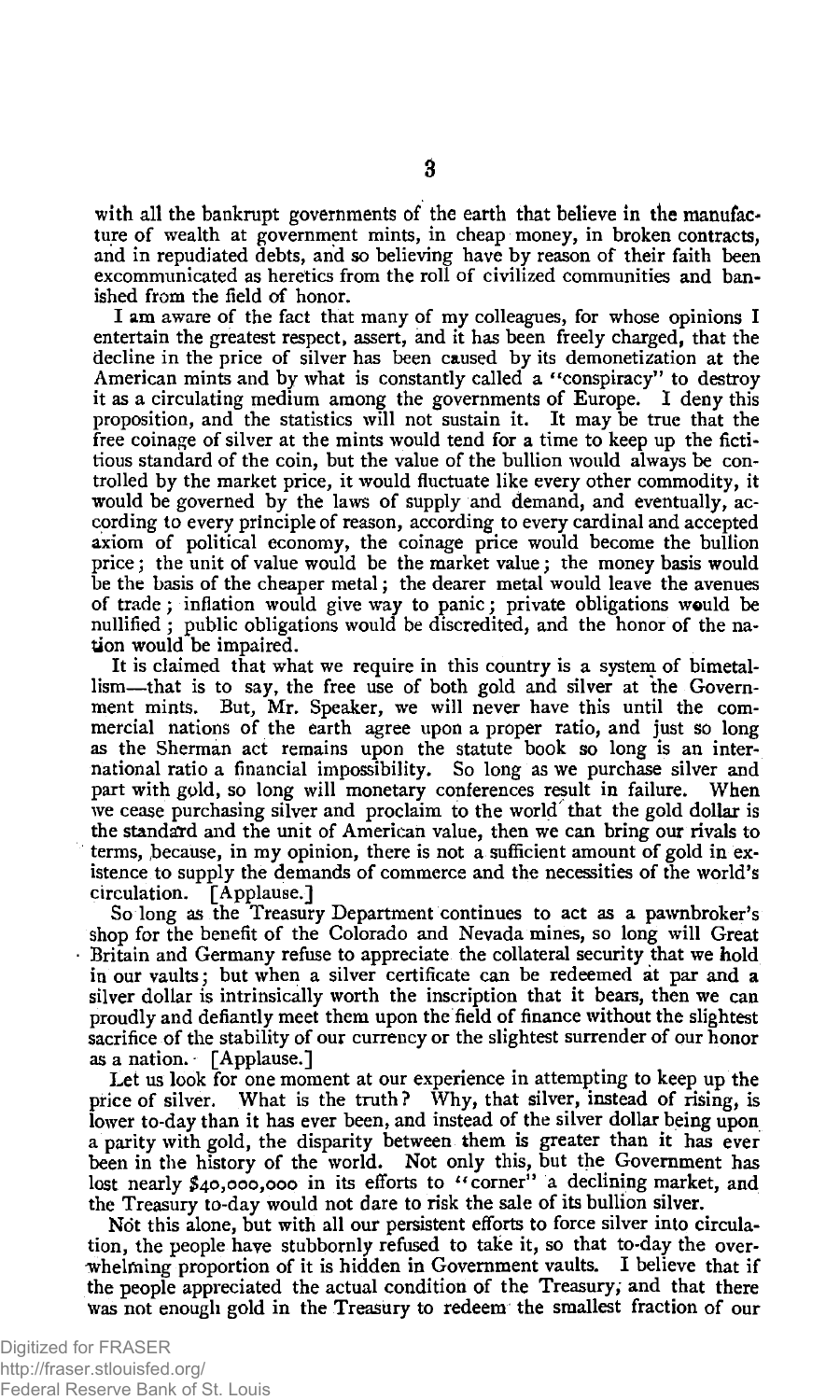outstanding notes there would not be a single one of them that would be worth over 60 cents upon the dollar. You ask me, then, what keeps up the parity between gold and silver ? I think I can tell you. One thing and one thing alone, the misplaced confidence of the people. When once that yields and the fuse is lighted, there will be no necessity for repealing the Sherman act; it will repeal itself immediately. Commercial ratios will take the place of legal ratios. Our equation of values will depart. The faithless union between gold and silver will be dissolved. Its spurious offspring will be excluded from the channels of legitimate circulation, and your silver certificates and Treasury notes, instead of passing by sleight of hand at par, will be exhibited as the mementoes and souvenirs of the most grotesque system of finance that ever obtained among any intelligent people since the day when political economy first claimed recognition as a science, and the doctrine of fiat money was relegated to the bankrupt governments of the Orient and the revolutionary republics of Central and South America.

I know it is claimed that what we require is an expansion of the currency, and that our trouble has all been caused by contraction of the currency. Mr. Speaker, the Treasury reports will show that there is as much money outstanding now, within a fraction, as there was before the present stringency began. What, then, is the cause of our trouble ? Will you permit me to tell you what I think was its origin. The trouble commenced when European capitalists refused to purchase and threw back upon the American market American securities. Why did they do this? Because they became convinced that with a continuance of the Sherman act upon the statute book, gold would be driven to a premium and bonds which were payable in gold would either not be paid at all or would be paid in silver depreciated to its bullion value. Beyond this, the money has not left the country—not a dollar of it. It is all here. It is simply hoarded and secreted. The Treasury reports will show it. It is lying in the calm, afraid to venture out among, the breakers in.the coming storm.

This is worse than a panic in the stock market, because, when good stocks go down they generally recover. The stock market has time and time again rallied from the most ruinous depression. But the trouble from which we are now suffering affects every merchant in the land, high or low, rich or poor. It affects the debtor and the creditor, the lender and the borrower, and has throwh a pall over the business interests of this country from which there is ri<) escape, devise what schemes and adopt what expedients you may, except through the announcement to the world that the purchase of silver must stop, that the curtain must be drawn upon this jugglery, that this system of finance, built up by political tricks and maneuvers, must be stricken from the statute book, arid that by the united wisdom of both parties, aside from politics and for the common weal of the land, a new system shall be formulated and adhered to which shall make every dollar of the national coin a dollar all the world over; which shall insure full faith and credit to every obligation that bears the indorsement of the Treasury; which at home shall have equal stability in every commonwealth, and abroad shall restore to us the forfeited confidence of mankind.

How often do we hear statements made about gold and silver being the money of the Constitution. Now, there is no gentleman here who has, not a copy, of the Constitution, or remember, without getting it, what it says I ask anyone where is there a line in the Constitution of the United States providing that this Government shall coin gold and silver? Point it out, gentlemen, if there is any such language in the Constitution of the United States. That is the argument which is constantly addressed to the ignorance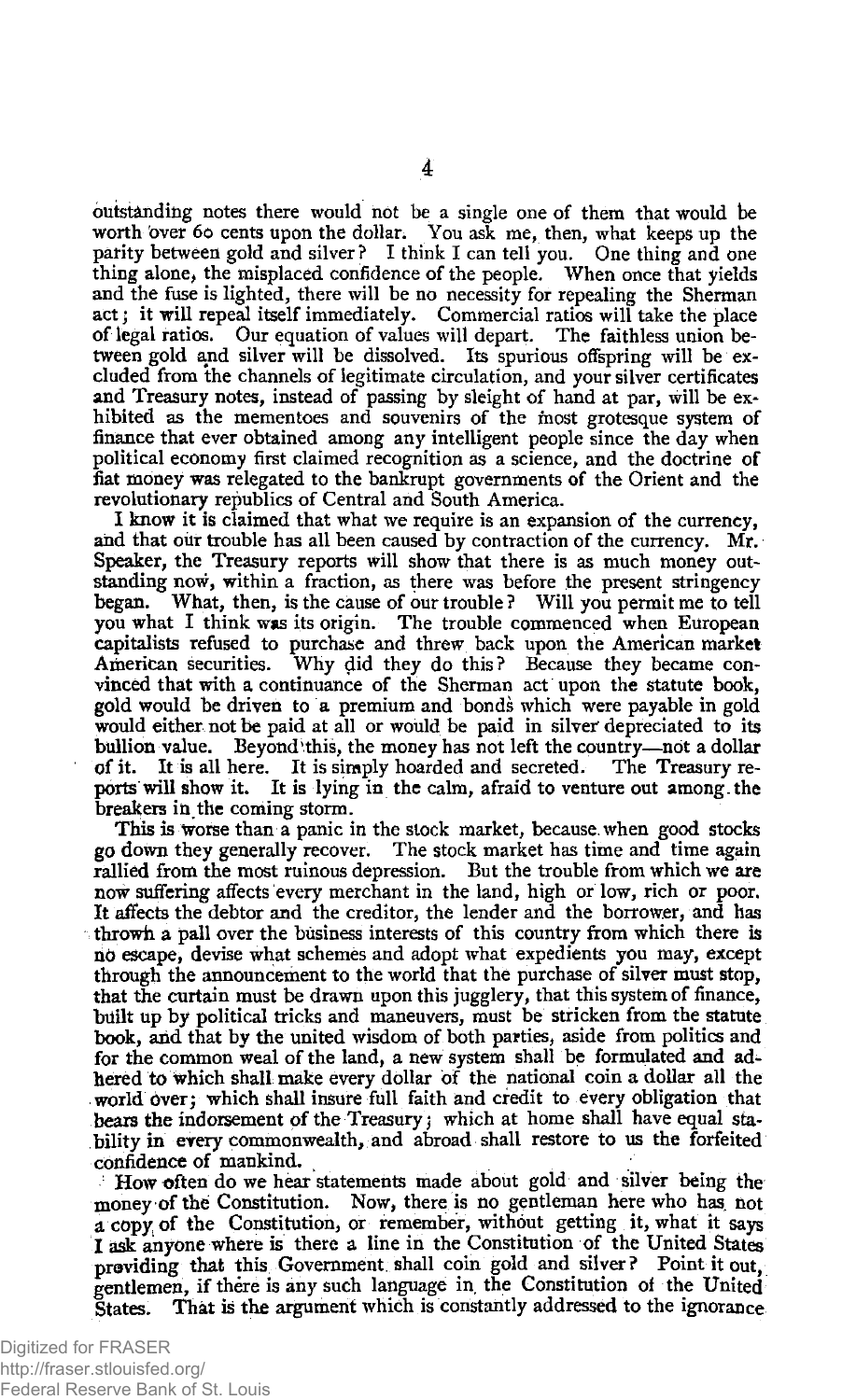of the country—that gold and silver are the money of the Constitution. But where is there a line in the Constitution which obligates the Government of the United States (I am not speaking about ratios) to coin gold arid silver at all ? There is no such word. The interdiction is against the States, prohibiting them from making anything except gold and silver a legal tender. Besides the right to coin money, there is not a letter in the Constitution conferring upon the Government of the United States power even to coin gold and silver.

In this discussion we are constantly led astray from the main issue by the persistent clamor about the demonetization of silver in 1873. Not one word .is said about the fact that there was, substantially, no silver to be demonetized in 1873, and that at that time standard silver dollars had gone out of existence, because the bullion in them was worth more than a dollar. If silver had gone to a premium not a single protest would we ever have heard against its demonetization at the American and European mints. When it commenced to decline, however, then the startling discovery was made that it was demonetized, and the clamor has increased in intensity and ferociousness in proportion to the decline in price. The lower the price the greater the noise, as if a vital issue of this character, affecting the welfare of every home in the land, could be settled by the angry abuse of demagogues and fanatics, who have nothing to lose and everything to gain by involving the country in turmoil and disorder.

When I speak of demagogues and fanatics, I do not refer to the honest advocates of a bimetallic standard, whose earnest convictions, so far differing from my own, are enlisted in the cause they represent; nor do I "mean the mine owners, whose continued prosperity and exorbitant profits are threatened by the repeal of the measure that is now before us. I refer to a set of politicians who prey upon the ignorance of their victims, who veer around with every breeze, who trim with every party, who have no convictions because they have no principles, and whose opinions are like the surging tide that ebbs and flows, leaving no landmarks in its track, except the froth and foam it casts upon the surface. This is the element that predominated in the conventions that have lately assembled for the purpose of discussing this subject. Men who have been identified with every crazy movement that has taken place in their generation, who believe in the doctrine that cheap money is king, that inflation means prosperity, that the creditor has no rights that are entitled to respect, that money is a curse when it is good but a blessing when it is worth**less,** that the man who is bankrupt must always be protected and the man who is honest ought to be sacrificed. Now, from their decision, from their incoherent medley, from their babble of confusion and of clattering tongues I appeal to the sound judgment of the American people to adjudicate this mighty question.

I appeal to the people for a currency that is uniform, that is stable, that is of intrinsic value, equal to the inscription that it bears, that can be used as a medium of exchange and a standard of value, and that will be universally recognized throughout the world as the symbol of the honor and solvency of the Government that it represents. Does silver come up to these requirements? I think not. Let us go back about forty years in the history of silyer and see how far it falls short of all these qualities, and let us look at the production of silver. In 1855 the world's production of silver amounted to about \$40,000,000. To-day it amounts to about one hundred and eighty millions, and still we are told that the price ought not to have declined, and that this Government, single handed, can, in the face of this enormously increased production, maintain the present ratio.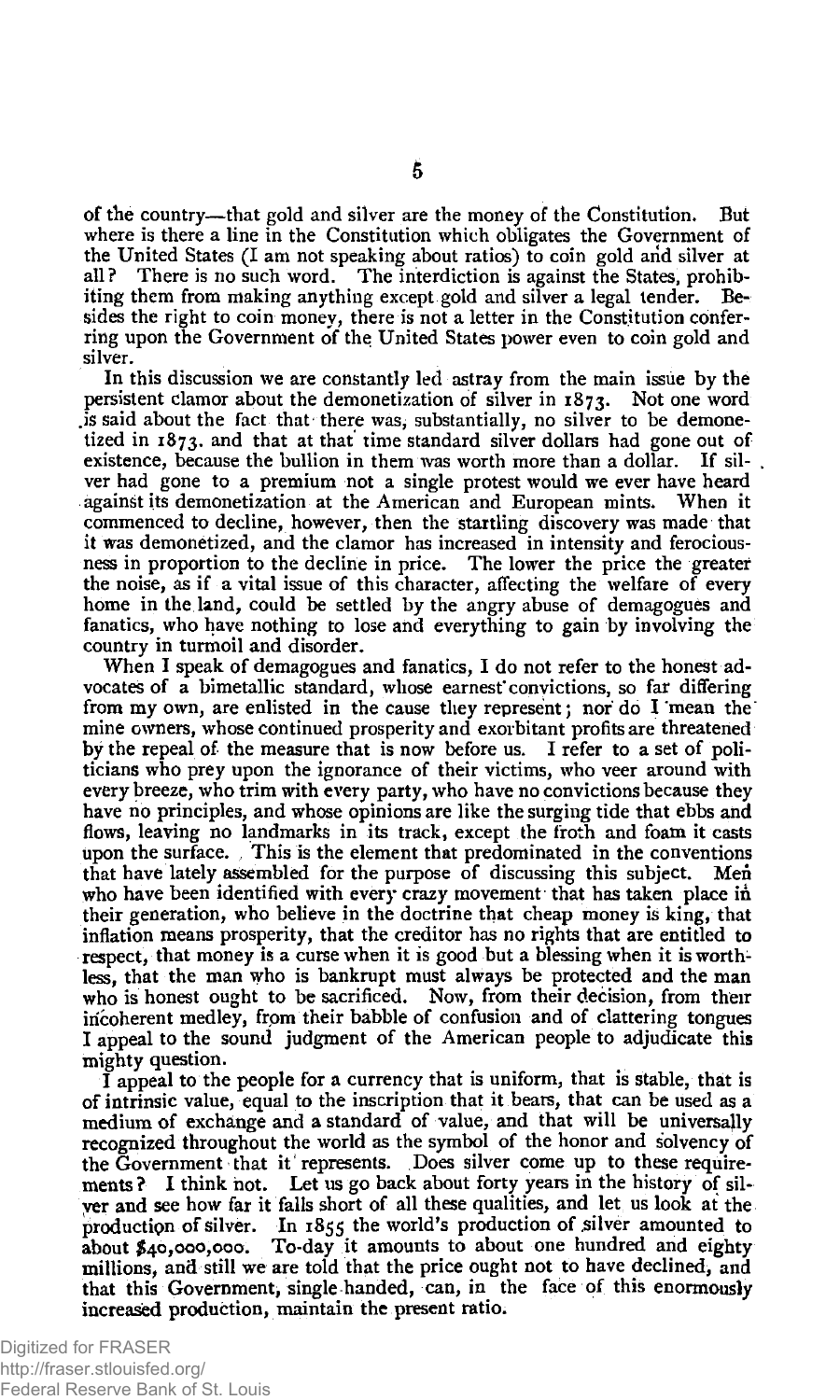How about the production of gold during the same period ? In 1855 the world's production of gold was about  $s_{132}$ ,000,000; to-day it is about  $s_{120}$ . 000,000, and still in the face of this discrepancy we are told that ratios never change, and parity should be maintained at present prices. In 1855 silver was worth  $s_1$ , 33 an ounce. In  $1873$  the pure silver in an American dollar was worth about  $x_1, o_3$ ; that is to say, a premium of 3 per cent. To-day it is worth about 60 cents on the dollar. In 1855 the ratio of market prices of gold and silver was about 15 $\frac{1}{2}$  to 1; to-day it is about 28 to 1.

With these undisputed figures before us I calmly and dispassionately ask the business interests of the land who want an honest currency whether they believe that the United States, with silver virtually demonetized in every government in Europe, can alone and with only\*a hundred million dollars of gold in the Treasury continue to purchase fifty million dollars' worth of silver a year, substantially pay for it in gold, and, at the same time time, maintain a ratio for silver almost double the amount of its market value all over the earth and wherever it is used or purchased ?

There is another proposition that I desire briefly to advert to. In our effort to maintain a bimetallic standard we stand virtually unaided and alone. We voluntarily take our place with Mexico, Japan, Chile, Peru, and cut adrift from Great Britain, Germany, France, and every solvent government on the continent of Europe. Gold has been the standard of England since 1798. In 1816 it was made the standard by an act of Parliament. In 1871 silver was demonetized in Germany. France came to a gold standard in 1873 by her participation in the Latin Monetary Union, which limited the coinage of silver of all countries that became parties to it. Austria is making every effort to reach a gold standard, and even in India we have observed the policy that Great Britain has lately put into operation, which is equivalent to a demonetization of silver. I appeal to you to tell me how is it possible for us, in the face of this protest against the further coinage of silver, to keep on purchasing it with gold?

Where is the gold to come from ? Will these countries exchange their gold for our silver dollars (worth 60 cents) upon the coinage price? Will they not, on the contrary, exchange their silver for our gold ? How long will it be before the Treasury is bankrupt and the gold reserve, which is a mere fiction now, will entirely vanish ? The hour has come for action upon this question. This is as great an opportunity as we will ever have to maintain our credit and hold our rank upon the field of finance. Do not let us surrender it, and with it thq greatest boon that we possess—a sound and stable currency for the generations yet to come.

Let us look for a moment at the arguments that have been used upon the other side, as it is fair that we should do so. I have already said all I intend to say about the " crime," as it has been called, of demonetization of silver of 1873. I come now to the other suggestions that are made use of. First, it is claimed that the coinage of silver will make money more abundant with the people. How will it do this? Pray, tell me, because I confess ignorance upon this subject. Who will get this money ? When a Colorado mine owner sends #600 worth of silver to the mint and the mint returns him a thousand silver dollars **5for** it, who gets the thousand silver dollars ? Do the people get it? Does it increase the wages of the miner who has dug the silver from the earth ? I expect not. I expect that the only persons who will profit by this iniqitous transaction will be those who sell the silver and control the product. I ask the Democracy of this House whether they are willing to stimulate an enterprise of this sort that deliberately robs the people to enrich a particular class who monopolize the mines. We who have never favored class legisla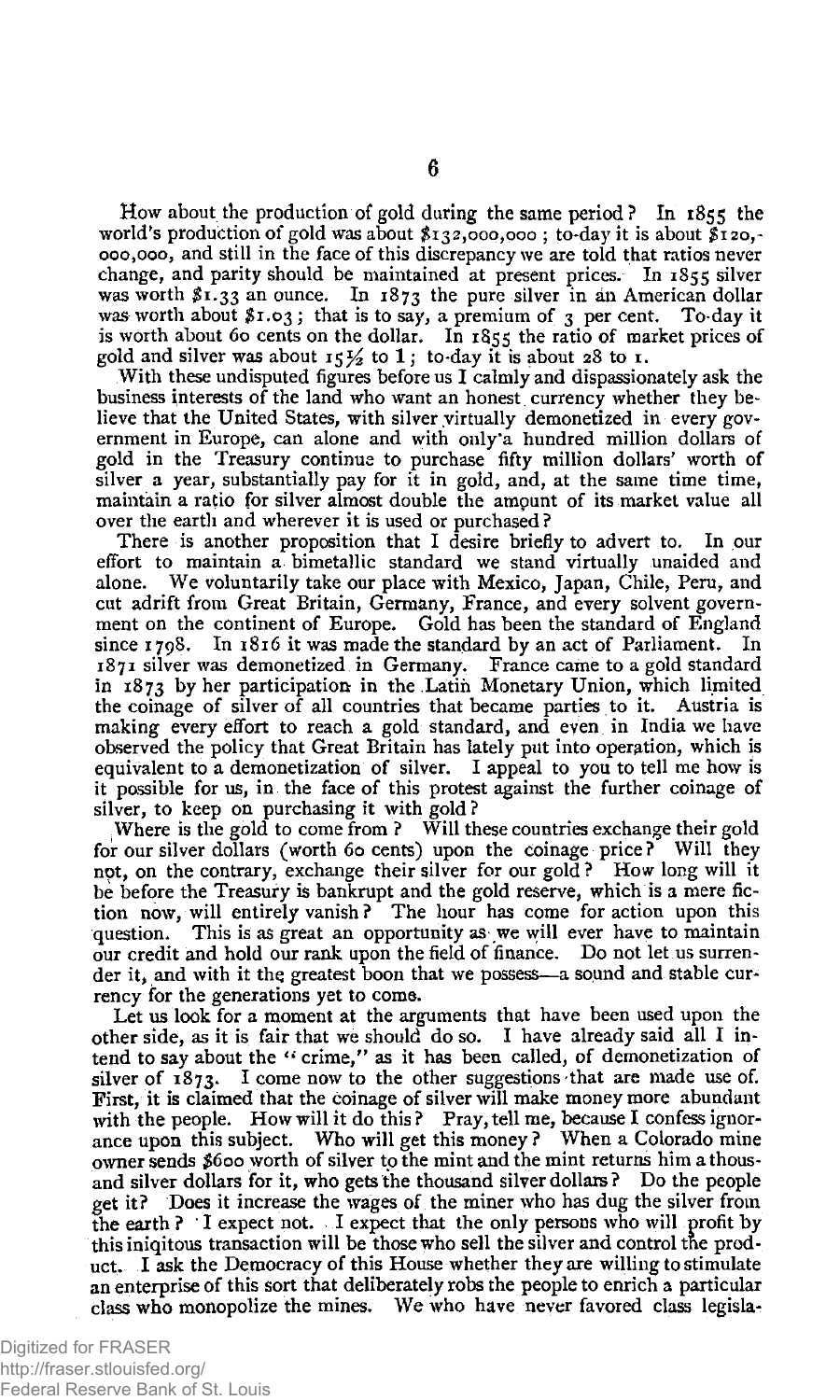tion, are we prepared to lock hands with a few silver States to the utter ruin of the balance of our country? If more money is needed, can we not increase our currency upon a legitimate basis? Is there no method known to the ingenuity of man besides a device of this sort to enlarge the circulating medium of the country ?

But it is said if we do this and coin silver at the present ratio, the price of silver will be raised to the coinage value. What a shallow pretext that is. A schoolboy would be ridiculed if he asserted any such proposition as this in any college of the land. If the fiat of the Government can create values, what right have we to select silver and convert it from a commodity into a coin ? Well, it is claimed that this should be done because the Constitution says so. I have asked you to point me to the clause that says so. You can not do it because it is not there. Not a word about a ratio, not a word about the coinage of either gold or silver for the Government of the United States. Yes, but it is said it will raise prices. I am not in favor of raising prices, on general principles. But how will cheap money raise prices? Is not the producer a consumer when he sells ? Will he not be compelled to buy ?

Mr. Speaker, there is only one thing that it will do, and I admit that it will accomplish that. It will allow the debtor to scale his debts. It will be a weapon in the hands of a dishonest borrower to break his contract and pay his creditor in a coin different from the one that was impliedly contracted for. To such an arrangement as this I am unalterably opposed, and I would stand here and let every species of legislation go by default before I would favor any system that would sow dishonor through the land, that would humiliate us in the eyes of mankind, and that would cover us with shame in every portion of the country where justice is respected and honor prevails.

One word one before I conclude. I can go to the Treasury to-day and contract with the Government of the United States to furnish it with a better dollar than the Government is coining—a dollar with far more silver in it and better silver in it; and I can make an enormous profit out of the operation. But what would become of me if I should undertake to provide such a dollar. I would be indicted and convicted and sent to the penitentiary. This shows what sort of a system of finance this Government is conducting, when it sends a man to the penitentiary for giving the people a better dollar than the Government itself is coining.

The gentleman from Missouri [Mr. BLAND], for whose integrity of purpose and fearless honesty I have the greatest respect, knows that whan he goes to the Treasury Department and in exchange for one of these silver certificates which he has had issued, receives a dollar for which the Government has not paid over 60 cents, that he is deceived and defrauded; and he denounces the iniquity of this operation as I do, and he wants the law repealed that sanctions the iniquity of this operation. The only difference between us is that he wants the law repealed with free coinage, and I want it repealed so that we can force an honest ratio upon the trading nations of the world. I want it repealed, Mr. Speaker, because it stands without an example, without a parallel in the fiscal policy of any solvent nation. I want it repealed because it protects the owners of the mines at the cost, the expense, and the sacrifice of the people.

I ask you, sir, whaf earthly right have they to haunt these halls demanding protection for their investment? Is the Government bound to guarantee to them a profit upon their investments ? Is it under any obligation to make their enterprise a paying one ? I deny it. Is the Government in partnership with the mine owners ? I deny it. Does the statute bind the Govern-